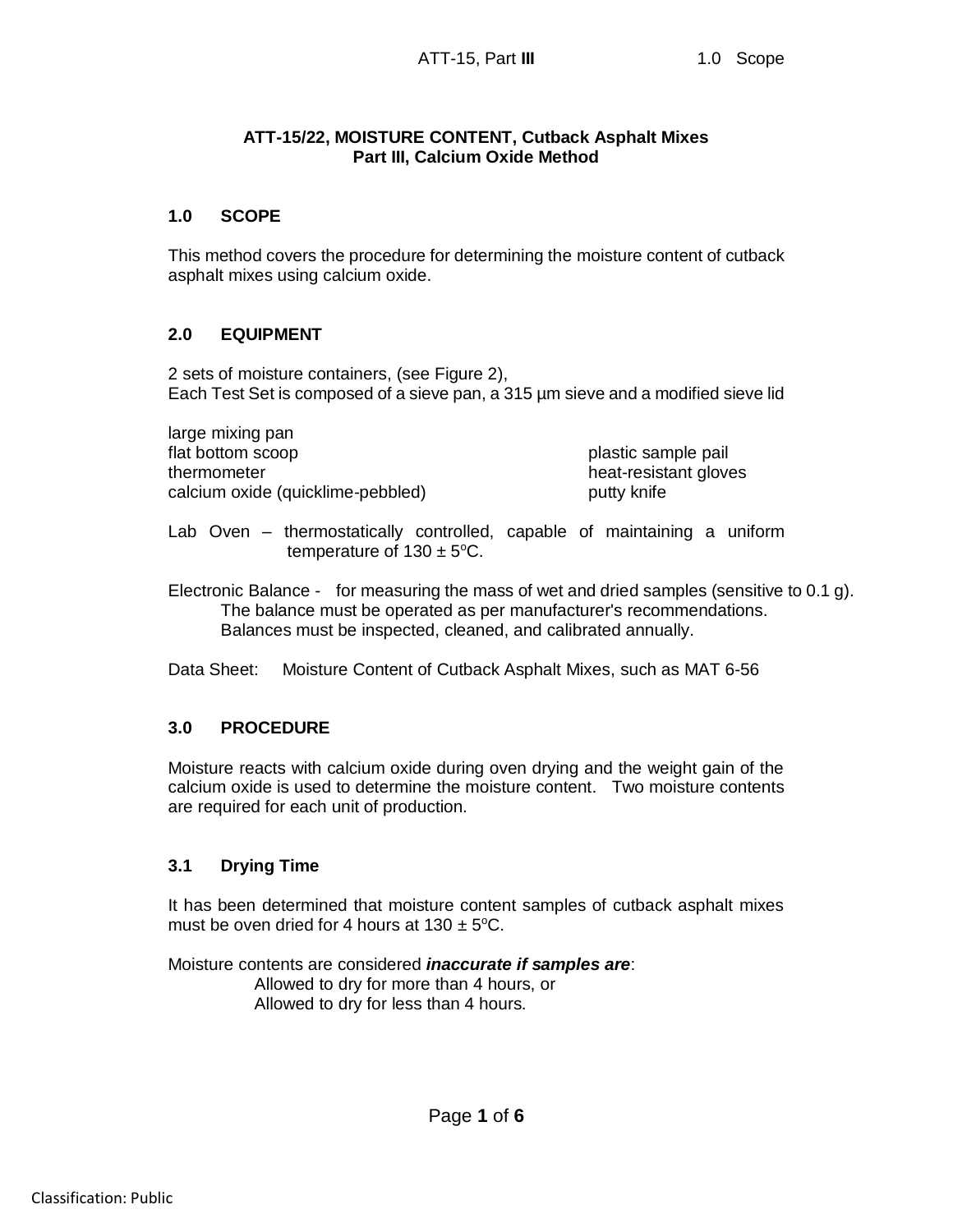## **3.2 Sample Preparation**

- 1. Label a moisture container (this set contains a sieve pan, sieve and modified lid). Record the moisture container number on the data sheet as "Container Number" in the Moisture Content section of the data form as shown in Figure 1. Use the same label to identify the sieve pan, sieve and lid of each moisture container set.
- 2. Weigh and record the "Wt. of Tray and Modified Lid *Before Test*", to the nearest 0.1 grams, on line B1.
- 3. Place 300  $q \pm 5 q$  of calcium oxide (pebbled quicklime) on the sieve, and sieve out any material that passes through. Ensure that the calcium oxide completely covers the sieve. The calcium oxide will be discarded after each test.
- 4. Place the modified sieve lid over the sieve, and then weigh. Record as "Wt. of Lime, Tray and Modified Lid *Before Test*" on line "B". Record all weights to the nearest 0.1 gram.
- 5. Check that the correct weight of Lime is being used for the test, by subtracting the Wt. of Tray and Modified Lid" from the "Wt. of Lime, Tray and Modified Lid", using the formula: Line  $B2$  = Line B – Line B1. The weight of lime should be 300  $g \pm 5$  g.
- 6. Obtain a 20 kg sample of representative cutback asphalt mix as directed in ATT-37, SAMPLING MIXES, and protect is against loss of moisture prior to determining the weight. An air-tight plastic pail or plastic bag is best for this purpose.
- 7. Complete the "Heading" and "Sample Identification" portions of the data sheet.
- 8. Pour the contents of the sample pail (or bag) into a large mixing pan.
- 9. Use a large flat bottom scoop to thoroughly blend the mix. Keep the mixing time to a minimum in order to minimize moisture loss.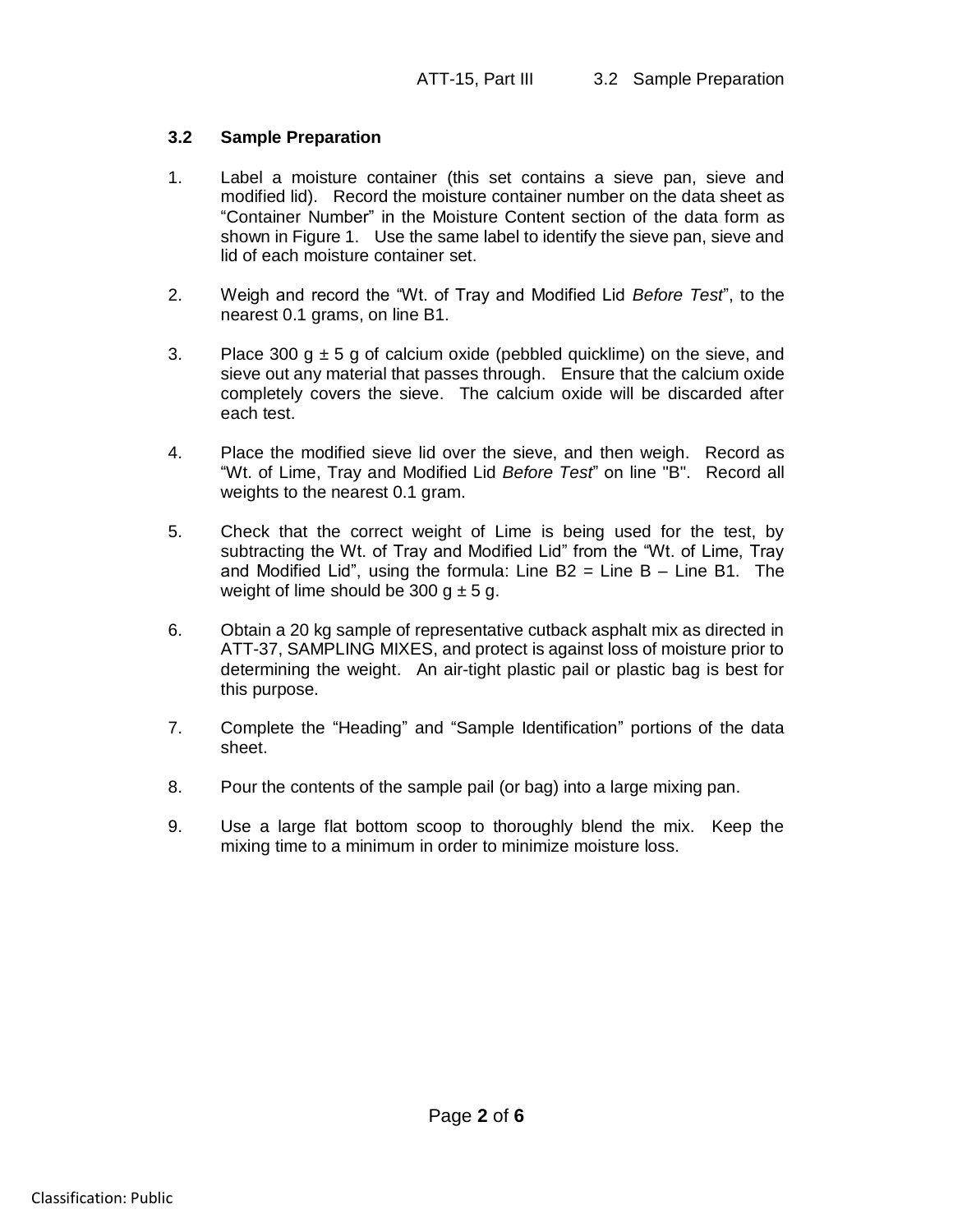# ATT-15, Part III 3.2 Sample Preparation

# FIGURE 1

| Albertan       | <b>MOISTURE CONTENT OF CUTBACK ASPHALT MIXES</b>      |       |                  |             |  |  |
|----------------|-------------------------------------------------------|-------|------------------|-------------|--|--|
|                | Hwy 36:04<br>PROJECT:<br>CONTRACTOR:                  |       |                  | ABC Const.  |  |  |
| Transportation | CONTRACT NO.:                                         | 12345 | DATE :           | 18-Aug-2021 |  |  |
|                | <b>ATT-15 MOISTURE CONTENT</b>                        |       | TECHNOLOGIST(S): | J. Jones    |  |  |
| MAT 6-56/22    | Cutback Asphalt Mixes, Part III, Calcium Oxide Method |       |                  |             |  |  |

| <b>SAMPLE IDENTIFICATION</b> |            |            |  |  |  |  |
|------------------------------|------------|------------|--|--|--|--|
| DATE MIXED                   | 3-Aug-2021 | 3-Aug-2021 |  |  |  |  |
|                              |            |            |  |  |  |  |
| SAMPLE or TEST NUMBER        |            | c          |  |  |  |  |
| SAMPLE SOURCE                | Windrow    | Windrow    |  |  |  |  |
| <b>STATION</b>               | $2+138$    | $2+138$    |  |  |  |  |
| <b>LOCATION</b>              | $2.0m$ Rt  | $2.0m$ Rt  |  |  |  |  |
|                              |            |            |  |  |  |  |

| <b>MOISTURE CONTENT</b>                               |                                                  |                    |               |       |           |  |  |  |
|-------------------------------------------------------|--------------------------------------------------|--------------------|---------------|-------|-----------|--|--|--|
|                                                       | TIME SAMPLE PLACED IN OVEN                       |                    |               | 9:05  | 9:15      |  |  |  |
|                                                       | TIME SAMPLE REMOVED FROM OVEN                    |                    |               | 13:05 | 13:15     |  |  |  |
|                                                       | <b>CONTAINER NUMBER</b>                          |                    |               | AA    | <b>BB</b> |  |  |  |
| Α.                                                    | WT. OF LIME, TRAY AND MODIFIED LID               | <b>AFTER TEST</b>  | g             | 991.1 | 971.0     |  |  |  |
| <b>B.</b>                                             | WT. OF LIME, TRAY AND MODIFIED LID               | <b>BEFORE TEST</b> | g             | 987.5 | 967.1     |  |  |  |
| B1.                                                   | WT. OF TRAY AND MODIFIED LID                     | <b>BEFORE TEST</b> | g             | 688.2 | 666.1     |  |  |  |
| <b>B2.</b>                                            | $(300g \pm 5g)$<br><b>WT. OF LIME</b>            | $B - B1$           | $\mathbf{g}$  | 299.3 | 301.0     |  |  |  |
| C.                                                    | WT. OF ABSORBED WATER                            | $A - B$            | g             | 3.6   | 3.9       |  |  |  |
| C1.                                                   | WT. OF WET MIX + TARE PAN                        |                    | g             | 877.1 | 877.5     |  |  |  |
| $C2$ .                                                | WT. OF WET MIX<br>$(500g \pm 5g)$                | $C1 - E$           | $\mathbf{g}$  | 501.1 | 518.7     |  |  |  |
| D.                                                    | WT. OF DRY MIX + TARE PAN                        |                    | g             | 875.5 | 857.7     |  |  |  |
| Е.                                                    | WT. OF TARE PAN                                  |                    | g             | 376.0 | 358.8     |  |  |  |
| F.                                                    | WT. OF DRY MIX                                   | $D - E$            | $\mathbf{g}$  | 499.5 | 498.9     |  |  |  |
| G.                                                    | <b>MOISTURE CONTENT</b>                          | $(C/F) \times 100$ | $\frac{0}{0}$ | 0.72  | 0.78      |  |  |  |
|                                                       | $\frac{9}{6}$<br><b>AVERAGE MOISTURE CONTENT</b> |                    |               |       | 0.75      |  |  |  |
| NOTE: MOISTURE CONTENTS ARE DONE AT 130°C FOR 4 HOURS |                                                  |                    |               |       |           |  |  |  |

REMARKS: Started production on 95.08.03 at 07:30 am

Average Moisture Content on first unit of production is 0.75%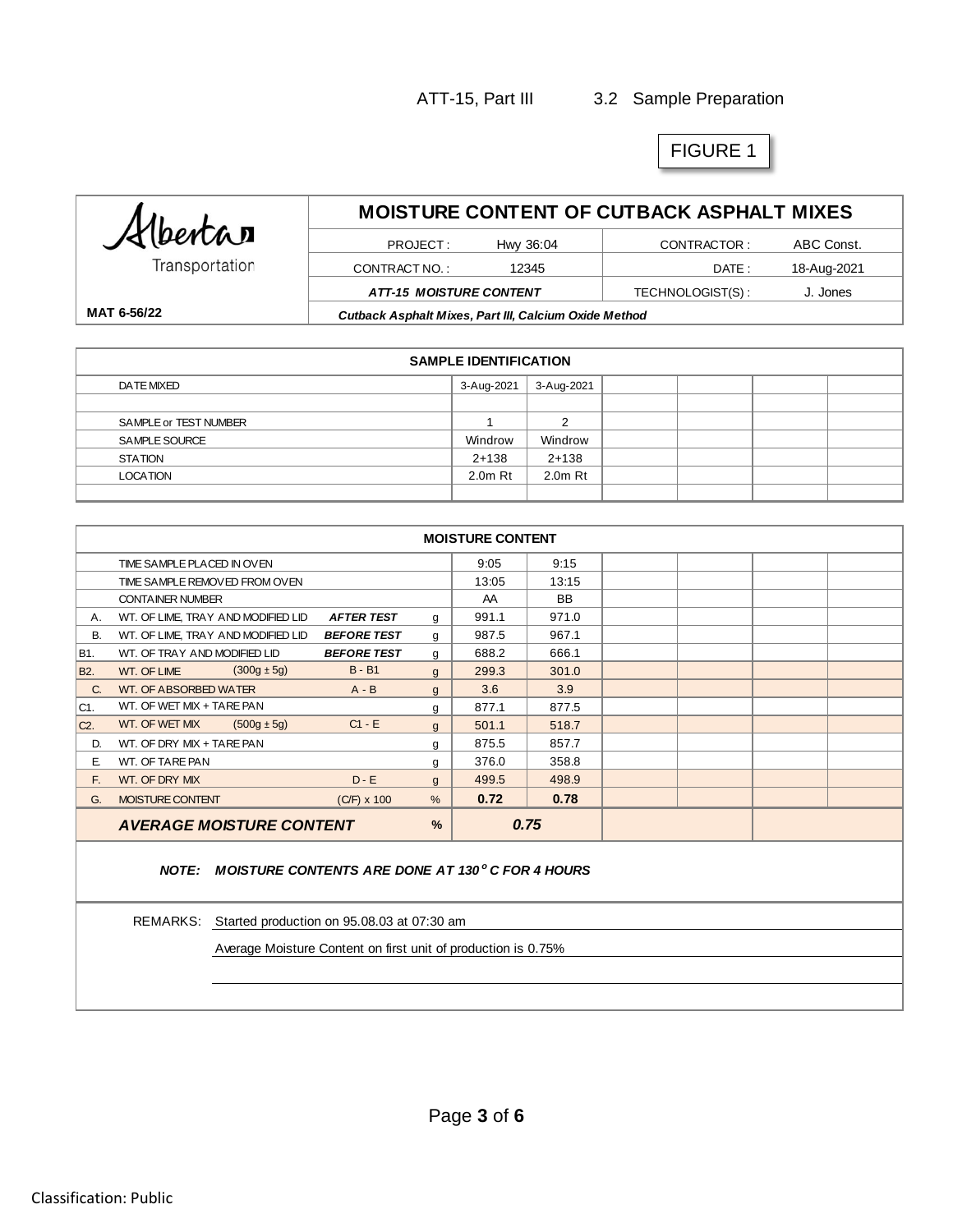### **3.3 Moisture Content Test**

- 1. Weigh the bottom sieve pan and record as "Wt. of Tare Pan" on line "E".
- 2. Use the flat bottom scoop to place  $500 \pm 5$  g of cutback asphalt mix into the tared sieve pan.
- 3. Use a putty knife to clean off any mix adhering to the scoop back into the sieve pan.
- 4. Weigh and record the "Wt. of Wet Mix + Tare Pan", to the nearest 0.1grams, on line C1.
- 5. Attach the sieve containing the calcium oxide and lid to the sieve pan containing the moist mix, as shown in Figure 2, and place it in the oven at 130  $\pm$  5°C for exactly 4 hours.
- 6. Record, on the data sheet, on the first line in the "Moisture Content" section, the time the sample was placed in the oven as "Time Sample Placed In Oven".
- 7. *After EXACTLY 4 hours of drying*, remove the moisture content container from the oven and record the time as "Time Sample Taken Out of Oven".
- 8. Separate the bottom sieve pan from the sieve and lid.
- 9. Weigh the sieve containing the calcium oxide and modified sieve lid and record as "Wt. of Lime, Tray and Modified Lid *After Test*" on line "A".
- 10. Weigh the sieve pan containing the dried mix and record as "Wt. of Dry Mix + Tare Pan" on line "D".
	- **NOTE: Weigh the sample immediately after it is removed from the oven. This ensures that the calcium oxide will not absorb moisture from the air.**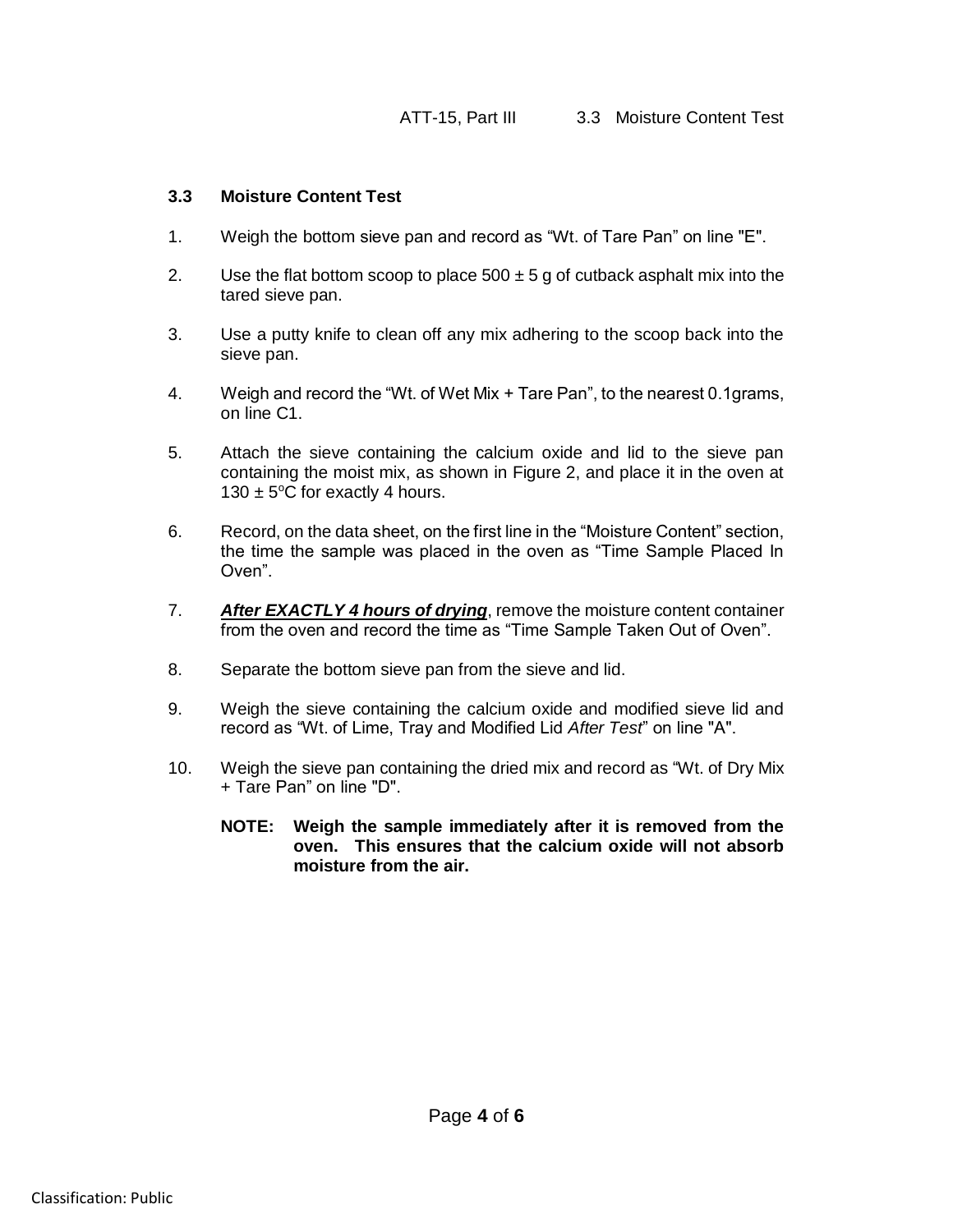ATT-15, Part III 3.4 Calculations

**MOISTURE CONTAINER MODIFIED LID OLD IMPERIAL SIEVE CALCIUM OXIDE** 52232222232222222222222  $(300 \pm 5 g)$ **SIEVE PAN** MIX  $(500 \pm 5 g)$ ₩₩

FIGURE 2

# **3.4 Calculations**

1. Calculate the "Weight of Absorbed Water" on line "C" as follows: Line  $C =$  Line  $A -$  Line B

*= (Wt. of Lime, Tray and Modified Lid After Test) – (Wt. of Lime, Tray and Modified Lid Before Test)*

2. Determine the "Weight of Dry Mix" on line "F" as follows: Line  $F =$  Line  $D -$  Line  $E$ 

*Wt. of Dry Mix (g) = (Wt. of Dry Mix + Tare Pan) – (Wt. of Tare Pan)*

3. Calculate the "Moisture Content" in percent on line "G" of the cutback asphalt mix using the formula: Line  $G = (Line C / Line F) \times 100\%$ 

 $M$ oisture Content (%) =  $\frac{Wt}{W}$  of Absorbed Water<sub>x</sub> 100% *Wt. of Dry Mix*

4. Average the two moisture contents. The result is the unit production moisture content. Report the result on the Weekly Cutback and Emulsified Mix Report, such as MAT 6-59.